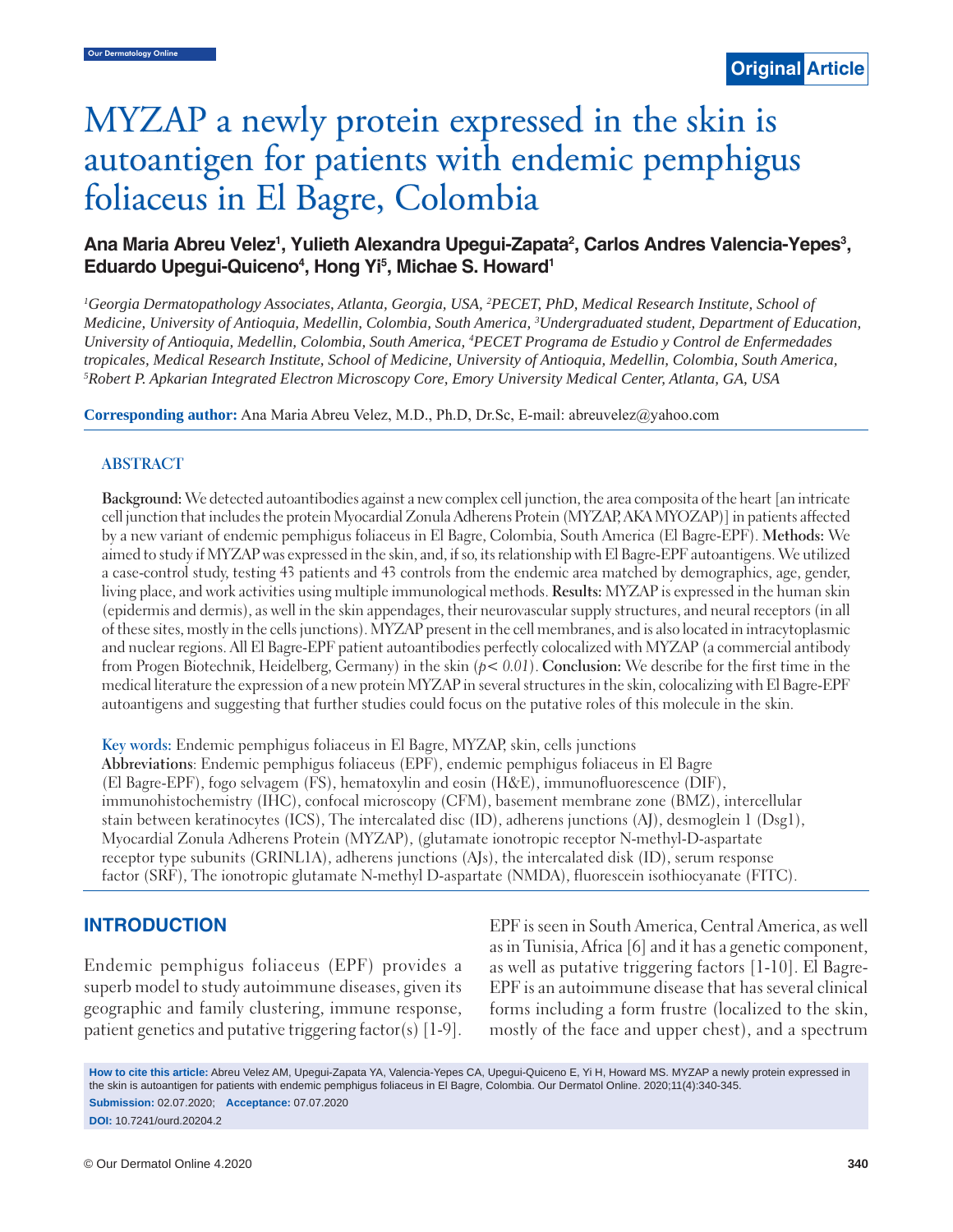of more extensive involvement including presentations resembling Senear-Usher syndrome and a systemic form affecting multiple organs [11-15].

Our recent studies indicated colocalization of the El Bagre-EPF autoantibodies with the Myocardial Zonula Adherens Protein (MYZAP) (AKA MYOZAP), in the area composita of the heart, in its conductive system, and in vessels [11]. Given the fact that El Bagre-EPF patients have autoantibodies to MYZAP in the cardiovascular system, we aimed to search for the expression of MYZAP in the skin and, if present, for any relationship with El Bagre-EPF autoantibodies.

# **MATERIALS AND METHODS**

# **Patients**

A human quality assurance review board approved the studies at the Hospital Nuestra Señora del Carmen in El Bagre. All participants signed informed consent forms. We tested 43 patients with El Bagre-EPF and 43 healthy controls from the endemic area, matched by age, gender, demographics (including history of malaria, gastrointestinal infections or sexually transmitted diseases, dengue, tuberculosis; cohabitation with domestic animals; exposure to wild animals, living and working activities, distance to rivers; tobacco, marijuana or liquor habits; exposure to agricultural and jungle vegetation; exposure to rodents, mosquitoes, and snakes and other jungle animals during rest or work hours; basic diet, and employment activities). The patients were evaluated clinically, and biopsy samples were assessed by hematoxylin and eosin (H&E) staining, by direct immunofluorescence (DIF), immunohistochemistry (IHC), confocal microscopy (CFM), ELISA, immunoblotting (IB) and immunoprecipitation (IP), and indirect inmunoelectron microscopy (IEM) as previously described [3-5,8-10]. For DIF, biopsies were taken from perilesional skin on the chest; control biopsies were also obtained from the chest. For the IIF, the skin samples were obtained from cadaver donors with a proper Institutional Review board permit.

Patients were included only after these tests were performed and if they fulfilled the following full diagnostic criteria for El Bagre-EPF: (i) the patient presented the clinical and epidemiological features described for this disease; (ii) they lived in the endemic area; (iii) their serum displayed intercellular staining between epidermal keratinocytes by DIF and to the

basement membrane zone of the skin, using fluorescein isothiocyanate (FITC)-conjugated monoclonal antibodies to human total IgG or to IgG4, as previously described; [3-5] (iv) their serum was positive by IB for reactivity against desmoglein 1 (Dsg1) and plakin molecules, as previously described [4,5], (v) their serum immunoprecipitated a Concanavalin A affinity-purified antigen bovine tryptic 45 kDa fragment of desmoglein 1 (Dsg1) [8]; and (vi) the patient serum yielded a positive result using an ELISA when screening for autoantibodies to pemphigus foliaceus (PF) antigens [9].

# **DIF and IIF Studies**

Our studies were performed as previously described [3-5,7-10]. The slides were counterstained with 4,6-diamidino-2-phenylindole (Pierce, Rockford, IL, USA). We also used antibodies to a mouse monoclonal antibody for myocardium-enriched zonula occludens-1-associated protein (Myozap; Progen Biotechnik, Heidelberg, Germany, Cat no. 651169). For the secondary antibody to MYZAP, we utilized Texas red-conjugated goat anti-mouse IgG (Thermo Fisher Scientific, Waltham, MA). All samples were consistently run with positive and negative controls. We classified our findings as negative  $(-)$ , weakly positive  $(+/-)$ , positive  $(++)$  and strongly positive  $(+++)$  [3-5].

# **Confocal Microscopy (CFM)**

Colocalization of the patient's autoantibodies with commercial antibodies was confirmed using CFM. Our CFM studies were performed as previously described [11-15]. In brief, we utilized standard 20X and 40X objective lenses; each photoframe included an area of approximately  $440 \times 330 \mu m$ . Images were obtained using EZ-1 image analysis software (Nikon, Tokyo, Japan). For colocalization experiments with serum autoantibodies, we used the previously described antibodies to MYZAP [16].

#### **Indirect immunoelectron microscopy (IEM)**

Our technique was performed as previously described [11]. Postembedding immunogold labeling was performed on samples, and human skin was used as an antigen. The tissue was fixed in 4% glutaraldehyde with 0.2% paraformaldehyde, and embedded in Lowicryl® resin. Sections of 70 nm thickness were cut and blocked; the grids were then washed, and the primary antibody was incubated, washed, and a secondary antibody solution, specifically 10 nm Gold-conjugated protein A PBS-BSAC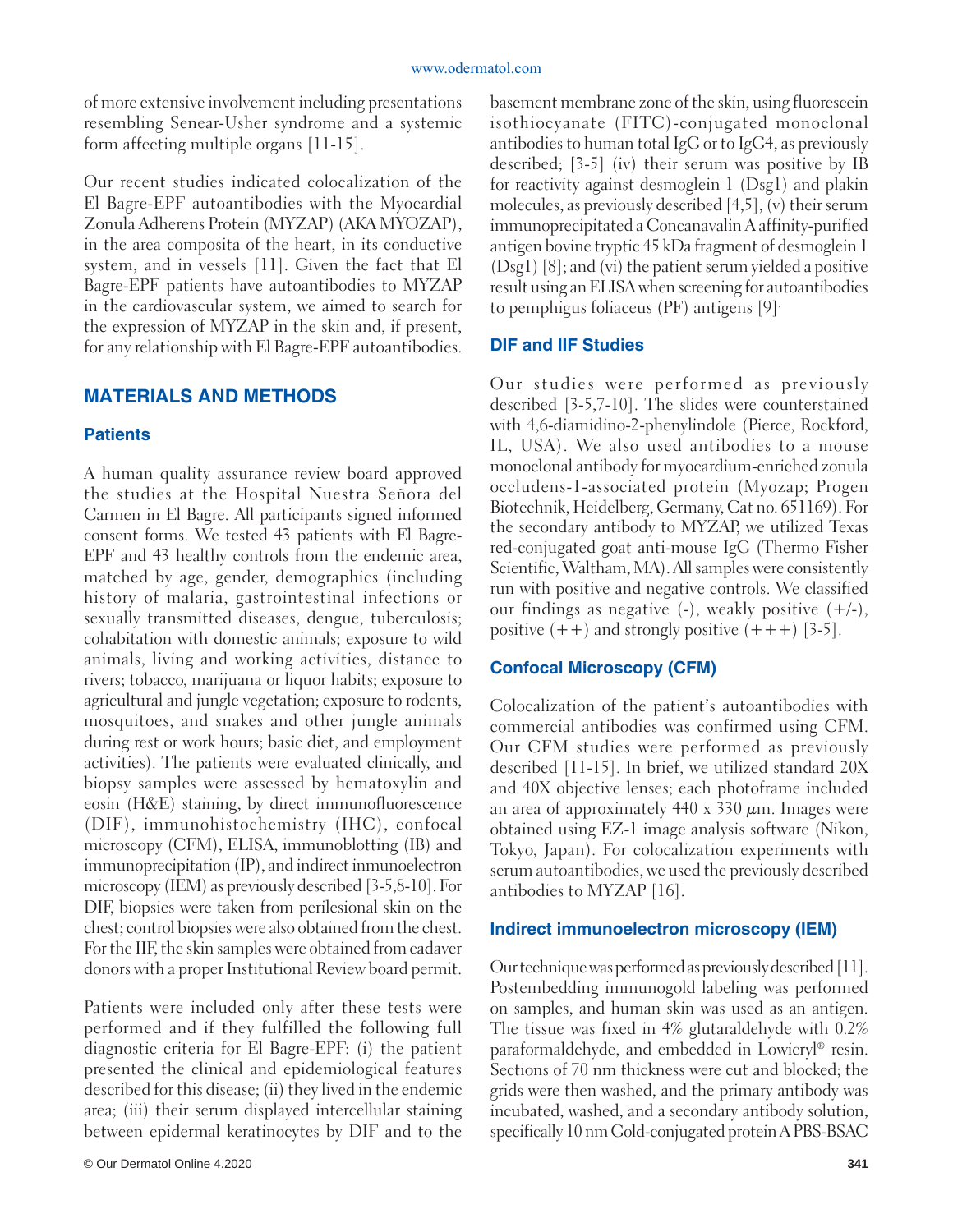$(Aurion, EMS<sup>TM</sup>)$  was applied [11-15]. The samples were then double-stained with uranyl acetate and lead citrate, and observed under a Hitachi H7500 transmission electron microscope. Immunogold particle images displaying any pattern of positivity were then converted to TIF format as previously described [11-15].

# **Statistical Analysis**

We used Fisher's exact test to compare two nominal variables (e.g. positive and negative) of the antibody response. We also compared the differences when evaluating: (i) positivity of the El Bagre EPF autoantibodies between patient cases and controls; and (ii) patient antibody results versus the commercial antibodies to MYZAP.  $A \rho < 0.01$  with 98% confidence or more was considered statistically significant. We used GraphPad QuickCalcs software from GraphPad Software (La Jolla, CA, USA).

# **RESULTS**

DIF, IIF, CFM and IEM studies showed that MYZAP is expressed in human skin epidermis, dermis, and the basement membrane zone (BMZ); this was noted in all the El Bagre EPF patient cases and all the controls, indicating that MYZAP is widely expressed in the skin and is a constitutive protein (*p< 0.01*). Using DIF and CFM, the MYZAP commercial antibody perfectly colocalized with the autoantibodies from patients affected by El Bagre-EPF in the skin in 98% of the cases (*p< 0.01*) (Table 1). There was no positive colocalization with MYZAP in any of the matched control individuals.

In El Bagre-EPF patients autoantibodies and their colocalization with MYZAP were clearly appreciated using DIF and CFM, and both techniques revealed that cell junctions were positive in 98% of the cases (*p< 0.01*). The cells junctions were positive in the epidermis, and the BMZ as well as in all skin appendices and their neurovascular supplies. At higher magnifications, the MYZAP locations were observed at the plasma membranes (including both cell and nuclear). MYZAP was also in observed intracytoplasmic and intra-nuclear locations in the epidermal cells in 98% of the cases  $(p<0.01)$ . In the dermis, the mesenchymal endothelial cell junctions were also positive for MYZAP, colocalizing with the El Bagre-EPF autoantibodies (*p < 0.01*). Of interest, the neurovascular bundles in both the upper and lower dermis were strongly positive for MYZAP as well as all free and encapsulated skin neural receptors; these sites also demonstrated colocalization with El Bagre-EPF autoantibodies (Figs. 1 and 2).

Using the indirect immunoelectron microscopy, MYZAP was mostly located at the cell junctions of the epidermis (Fig. 1).

Table 1 shows detailed results of DIF on chest skin from El Bagre-EPF patients. As shown, in the autoimmune response was polyclonal.

# **DISCUSSION**

In this study, we demonstrated for the first time the presence of the protein MYZAP in the skin (and confirmed MYZAP as a new El Bagre-EPF autoantigen). MYZAP was originally titled MYOZAP (Myocardiumenriched Zo-1-interacting Protein), and designated as a novel intercalated disc protein (ID) [16]. In this study we demonstrate that MYZAP is expressed in the skin at multiple sites, mostly at cell junctions.

MYZAP has been shown to be strongly expressed in human heart, lung and skeletal muscle; in cardiac



Figure 1: Confocal microscopy data is presented in the upper left, upper right and lower right images). Upper left, red being expressed in the entire skin including the epidermis (white arrow) (with strongest expression in the corneal and granulosum layers; 200X). MYZAP is also expressed in the basement membrane zone, and in the dermis including both the superficial and deep neurovascular plexuses (yellow arrow). The upper right panel shows the positivity of the El Bagre-EPF autoantibodies using anti-IgG FITC conjugated showing in green the stain in the epidermis (white arrow), and in the vessels (yellow arrow) (200X). The lower right figure shows a confocal image of both MYZAP and El Bagre-EPF autoantibodies perfectly colocalizing in the epidermis (white arrow), as well as in the dermis (red arrow) (200X). The lower left panel using IEM data demonstrating positive staining for MYZAP in skin epidermal cell junctions IEM photographs of patient skin, showing MIZAP antibodies labelled with 10 nm Gold-conjugated protein A antibodies (tiny black dots). The antibodies are located in the epidermal cells junctions (red arrows), (100kV).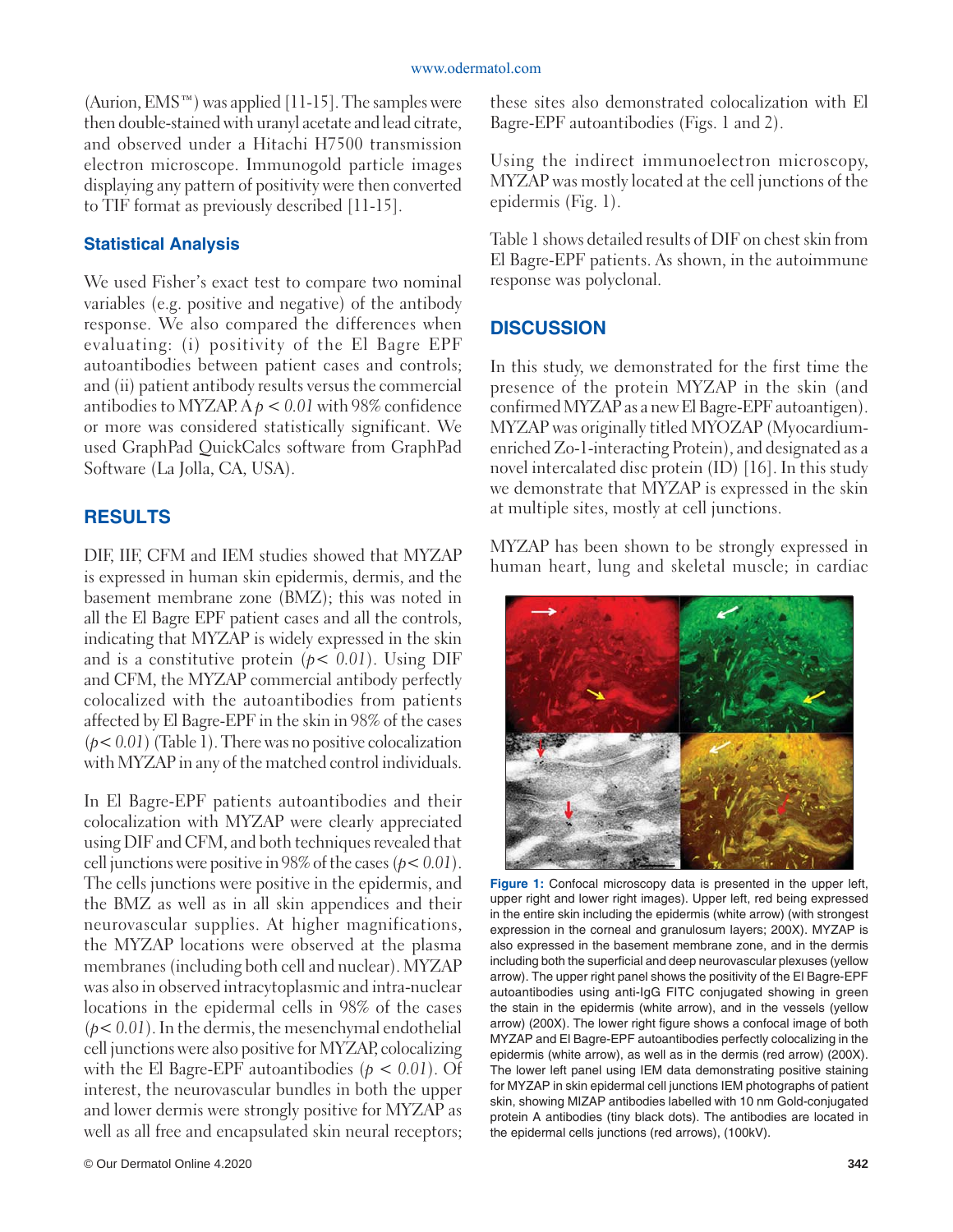| Autoantibodies,  |                             | Number of positive cases in Positive skin structures, including cell junctions                                                                                                                                                                                                                                                                                                                                                             | Strength of | <b>Colocalization</b> |
|------------------|-----------------------------|--------------------------------------------------------------------------------------------------------------------------------------------------------------------------------------------------------------------------------------------------------------------------------------------------------------------------------------------------------------------------------------------------------------------------------------------|-------------|-----------------------|
| <b>Marker</b>    | the skin and its appendices |                                                                                                                                                                                                                                                                                                                                                                                                                                            | staining    | with MYZAP            |
| lgG              | 42/43                       | Intracytoplasmic and pericytoplasmic staining on keratinocyte<br>cell junctions as well as BMZ cell junctions (uneven pattern).<br>Superficial and deep dermal neurovascular bundles. Dermal<br>mesenchymal-endothelial cell junctions. All the neurovascular<br>supplies of all skin appendices, and neural receptors. Eccrine<br>and sebaceous glands including their ducts/isthmus, and their<br>cell junctions. Arrector pili muscles. | $(+++)$     | 100%                  |
| Fibrinogen       | 42/43                       | Similar pattern to IgG                                                                                                                                                                                                                                                                                                                                                                                                                     | $(+++)$     | 100%                  |
| lgM              | 40/43                       | Similar pattern to IgG                                                                                                                                                                                                                                                                                                                                                                                                                     | $(+++)$     | 100%                  |
| <b>Albumin</b>   | 40/43                       | Similar pattern to IgG                                                                                                                                                                                                                                                                                                                                                                                                                     | $(+++)$     | 100%                  |
| C <sub>3</sub> c | 38/43                       | Similar pattern to IgG                                                                                                                                                                                                                                                                                                                                                                                                                     | $(+++)$     | 100%                  |
| C1q              | 32/43                       | Similar pattern to IgG                                                                                                                                                                                                                                                                                                                                                                                                                     | $(++)$      | 100%                  |
| lgA              | 3/43                        | Positive to some cell junctions below the BMZ                                                                                                                                                                                                                                                                                                                                                                                              | $(+)$       | $0\%$                 |
| IgD              | 29/43                       | Similar pattern to IgG                                                                                                                                                                                                                                                                                                                                                                                                                     | $(++)$      | 100%                  |
| lgE              | 10/43                       | Positivity on some individual cells migrating from the upper<br>dermal vessels                                                                                                                                                                                                                                                                                                                                                             | $(+)$       | $0\%$                 |
| Lambda           | 42/43                       | Similar pattern to IgG                                                                                                                                                                                                                                                                                                                                                                                                                     | $(+++)$     | 100%                  |
| Kappa            | 42/43                       | Similar pattern to IgG                                                                                                                                                                                                                                                                                                                                                                                                                     | $(+++)$     | 100%                  |

**Table 1:** DIF data documenting expression and positivity of El Bagre-EPF patient autoantibodies in chest skin, and respective colocalizations with MYZAP



**Figure 2:** A confocal image shows a four panel figures. In the upper left panel we observe the positivity of a nucleated neural dermal receptor stained with DAPI (white arrow) (400X). In the upper right figure we observed a positive stain against a skin dermal receptor showing the positivity of the El Bagre-EPF autoantibodies using anti-IgG FITC conjugated in green the stain (white arrow), (400X). In the left lower panel we show a positive stain using the Myzap Texas red conjugated antibody against a dermal neural receptor (white arrow) (400X). In the lower right panel we show colocalization of DAPI, the patient's autoantibodies and MYZAP being positive to the dermal neural receptor (white arrow), (400X).

tissue, it localizes to the ID and directly binds to desmoplakin (another El Bagre-EPF autoantigen). It has been shown that in the heart that MYZAP bind to myosin phosphatase-RhoA interacting protein, a negative regulator of Rho activity with additional intracellular signal transduction functions [17].

It is important to note that the skin and the heart share numerous molecules; these are often altered in cardiocutaneous syndromes [18]. Of interest, many molecules expressed in the heart are also El Bagre-EPF antigens including desmoplakins 1 and 2, p0071 and ARVCF [13-15].

*In vivo,* knockout studies of the MYZAP protein in zebrafish lead to contractile dysfunction and cardiomyopathy. MYZAP is a 54-kD protein, not a member of any of the recognized cytoskeletal and junctional protein multigene families; it is a component of the plaques of the composite junctions in the ID connecting the cardiomyocytes of mammalian hearts [17]. MYZAP has one conserved domain; specifically, metal ion transporter CorA-like (MIT CorA-like), a divalent cation transporter in superfamily cl00459 at the genetic location  $267 \rightarrow 358$  (See supplemental Table 1) [18,19].

MYZAP has been also identified as a novel major component of adhering junctions in endothelia of the blood and the lymphatic vascular systems [20]. El Bagre-EPF autoantibodies also recognize these structures. More specifically, MYZAP is a primary constituent of the cytoplasmic plaques in the adherens junctions (AJ); it links endothelial cells of the mammalian blood and lymph vascular systems, including the desmoplakin-containing complexus adhaerentes of the virgultar cells of the lymph node sinus [17]. We previously demonstrated that in the heart (including its conducting system), neurovascular system and the optic nerve envelope, MYZAP colocalizes with El Bagre-EPF autoantibodies [13,14]. We also previously documented that MYZAP is expressed in the kidney (also colocalizing with El Bagre-EPF autoantibodies) [15].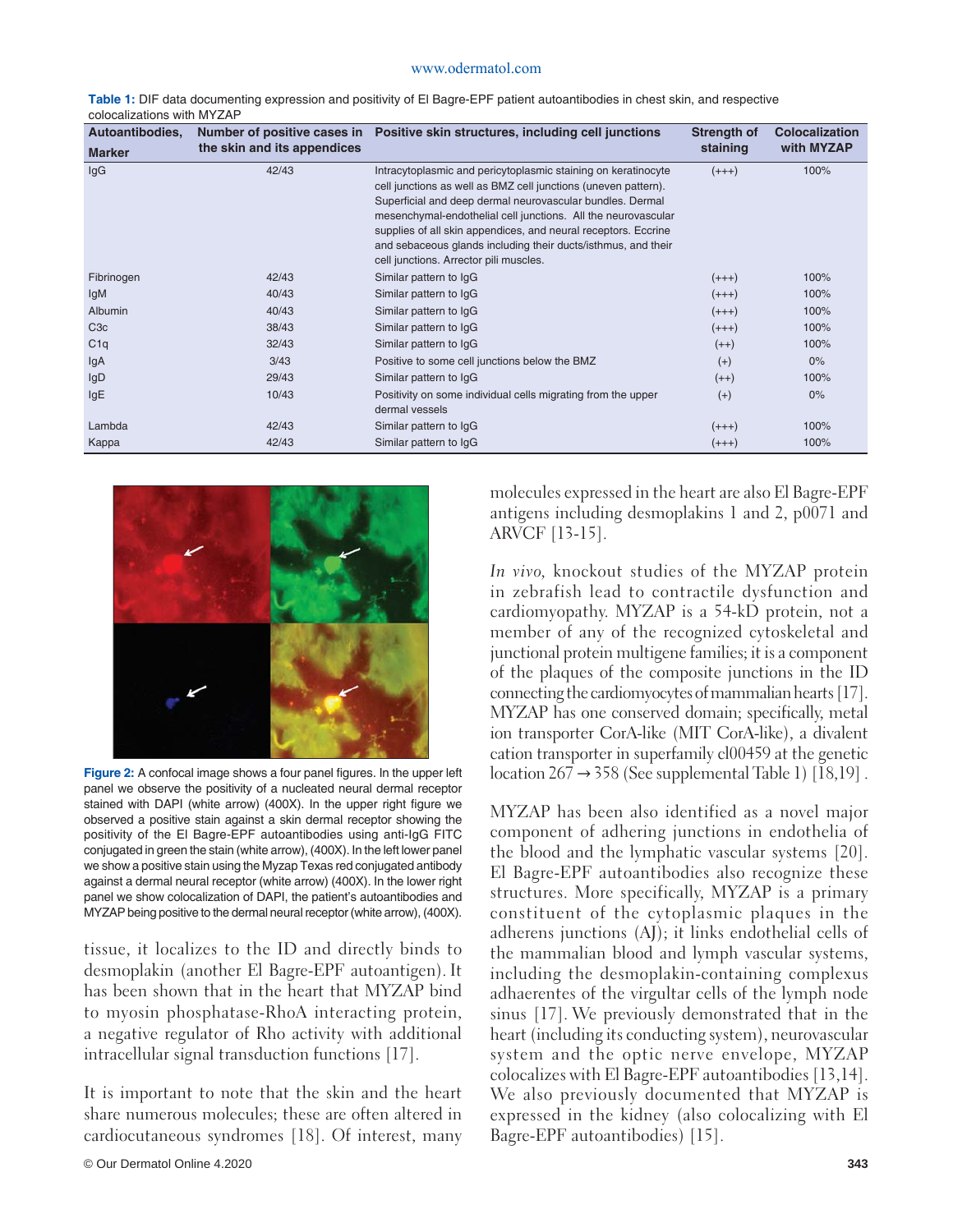#### www.odermatol.com

Other monikers for MYZAP include glutamate ionotropic receptor N-methyl-D-aspartate receptor type subunits (GRINL1A), Upstream Protein, Gup, Myocardium-Enriched ZO1-Associated Protein, and Myocardial Intercalated Disc Protein [21].MYZAP in the heart directly binds to and/or colocalizes with other key ID components including β-catenin, N-cadherin, plakophilin-2, desmoplakin and zonula occludens, and also binds to Dysbindin [17].

The MYZAP gene has been reported to be part of the ionotropic glutamate N-methyl D-aspartate receptor [21]. This is a glutamate receptor and ion channel (via gated ions) protein found in nerve cells; it is activated when glutamate and glycine bind to it. When activated, it allows positively charged ions to flow through the cell membrane [21].

Recently, genome-wide association studies of atrial fibrillation using non-coding, low-frequency coding and splice variant MYZAP genes were associated with disease risk through unknown mechanisms [22]. Based on this study and our previous studies showing that MYZAP is part of the heart conducting system, and given that El Bagre-EPF patients suffer cardiac rhythmic problems, MYZAP is likely of great importance to normal heart rhythm. Normal cardiac rhythm is modulated via the neural system and electrical impulses; we wonder if this molecule and its cell junction partners may play a similar synaptic role in the skin and other organs. Further studies could focus on complex putative roles beyond the cell junctions, as previously documented for selected retinal gap junctions [23].

We also suggest that this new El Bagre-EPF autoantigen may provide a conceptual framework to understand the breakdown of self-tolerance, if indeed such modifications are present in this autoimmune disease.

In conclusion, we describe for the first time the presence of MYZAP in the skin with multiple localizations, and further colocalizing with El Bagre-EPF patient autoantibodies. Further studies are needed to study potential utility in monitoring disease development and treatment, via roles in etiology and pathophysiology. Based on the location of this protein in our study, the function of MYZAP in the skin seems to be related to cell junctions. However, as with MYZAP in the heart, the functions of the molecule in the skin need to be further elucidated.

# **ACKNOWLEDGEMENT**

To the patients and El Bagre community.

## **Statement of Ethics**

Our patient gave informed consent. Although Institutional Review Board (IRB) approval for a case report is not needed, the US Health Insurance Portability and Accountability Act of 1996 (HIPAA) Privacy Rule restricts how protected health information (individually identifiable health information) on any patient may be made. Compliance with patient privacy, institutional rules, and federal regulations were followed. No photos or illustrations that contain identifiable features are included in the case report, and the case(s) described in the report are not so unique or unusual that it might be possible for others to identify the patients.

# **REFERENCES**

- 1. Abréu-Vélez AM, Reason IJ, Howard MS, Roselino AM. Endemic pemphigus foliaceus over a century: Part I. N Am J Med Sci. 2010;2:51-59.
- 2. Abréu-Vélez AM, Reason IJ, Howard MS, Roselino AM. Endemic pemphigus foliaceus over a century: Part II. N Am J Med Sci. 2010;2:114-25.
- 3. Abreu-Velez AM, Hashimoto T, Bollag W, Arroyave ST, Abrèu-Velez CE, Londoñoet ML, al. A unique form of endemic pemphigus in Northern Colombia. J Am Acad Dermatol. 2003;49:599-8.
- 4. Abrèu-Velez AM, Beutner EH, Montoya F, Bollag WB, Hashimoto T. Analyses of autoantigens in a new form of endemic pemphigus foliaceus in Colombia. J Am Acad Dermatol. 2003;49:609-14.
- 5. Hisamatsu Y, Abreu Velez AM, Amagai M, Ogawa MM, Kanzaki T, Hashimoto T. Comparative study of autoantigen profile between Colombian and Brazilian types of endemic pemphigus foliaceus by various biochemical and molecular biological techniques. J Dermatol Sci. 2003.32:33-41.
- 6. Morini JP, Jomaa B, Gorgi Y, Saguem MH, Nouira R, Roujeau JC, et al. Pemphigus foliaceus in young women. An endemic focus in the Sousse area of Tunisia. Arch Dermatol. 1993;129:69-73.
- 7. Abreu-Velez AM, Robles EV, Howard MS. A new variant of endemic pemphigus foliaceus in El-Bagre, Colombia: the Hardy-Weinberg-Castle law and linked short tandem repeats. N Am J Med Sci. 2009;1:169-78.
- 8. Abréu-Vélez AM, Javier Patiño P, Montoya F, Bollag WB. The tryptic cleavage product of the mature form of the bovine desmoglein 1 ectodomain is one of the antigen moieties immunoprecipitated by all sera from symptomatic patients affected by a new variant of endemic pemphigus. Eur J Dermatol. 2003;13:359-66.
- 9. Abréu-Vélez AM, Yepes MM, Patiño PJ, Bollag WB, Montoya F Sr. A sensitive and restricted enzyme-linked immunosorbent assay for detecting a heterogeneous antibody population in serum from people suffering from a new variant of endemic pemphigus. Arch Dermatol Res. 2004;295:434-41.
- 10. Howard MS, Yepes MM, Maldonado-Estrada JG, Villa-Robles E, Jaramillo A, Botero JH, et al. Broad histopathologic patterns of nonglabrous skin and glabrous skin from patients with a new variant of endemic pemphigus foliaceus (Part 1). J Cutan Pathol. 2010;37:222-30.
- 11. Abreu-Velez AM, Zhe J, Howard MS, Gao W, Yi H, Grossniklaus HE, et al. Cardiac autoantibodies from patients affected by a new variant of endemic pemphigus foliaceus in Colombia, South America. J Clin Immunol. 2011;31:985-97.
- 12. Abreu Velez AM, Howard MS, Velázquez-Velez JE. Cardiac rhythm and pacemaking abnormalities in patients affected by endemic pemphigus in Colombia may be the result of deposition